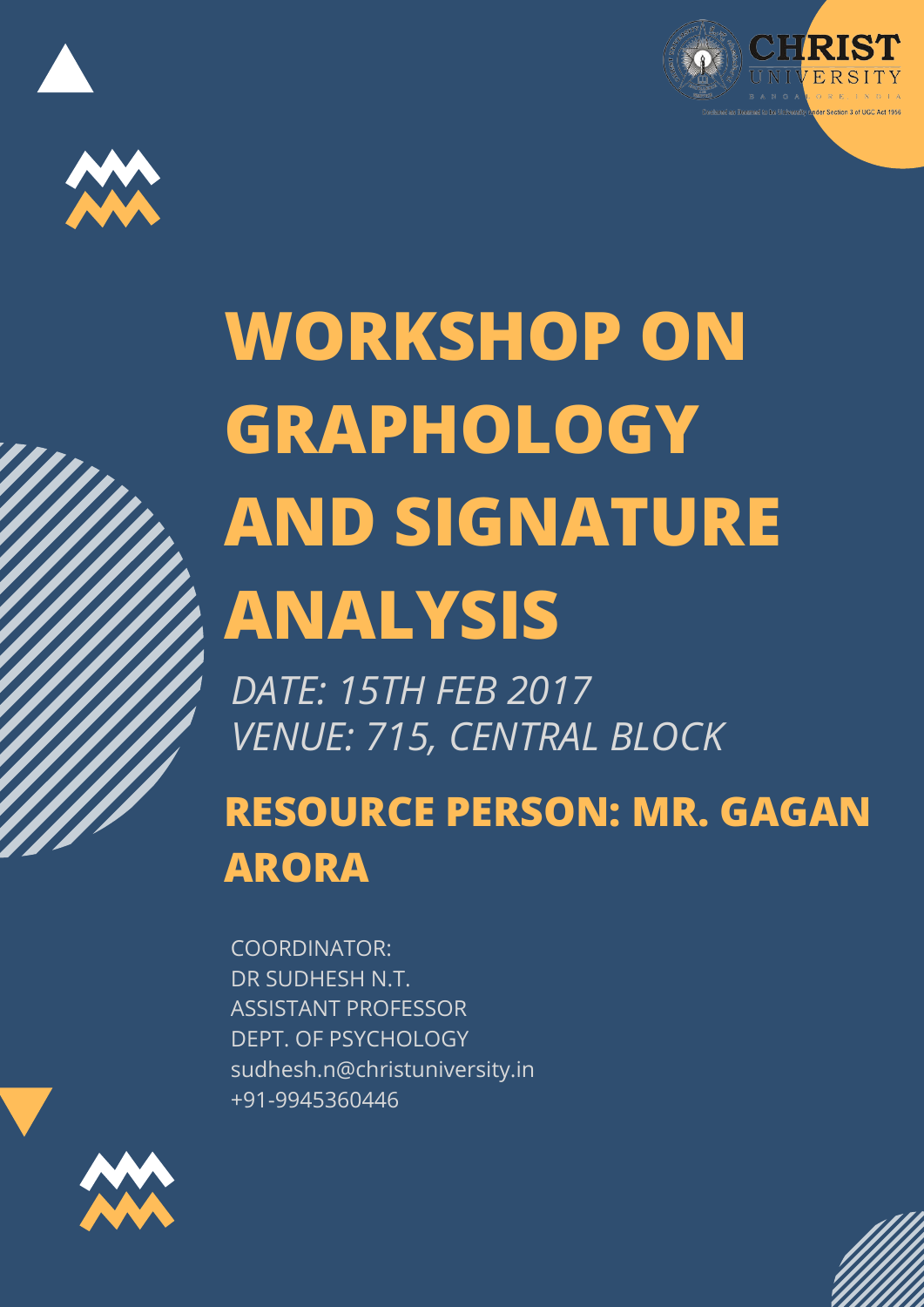## DEPARTMENT OF PSYCHOLOGY PSYCHOLOGY ASSOCIATION Workshop- Reports

The Psychology Association conducted its final two workshops for the year 2016-2017, on 15<sup>th</sup> and 18<sup>th</sup> of February, 2017. The workshop conducted on 15<sup>th</sup> was on "Graphology and Signature Analysis". It was the second workshop on Graphology, the first being conducted during Silhouette's week. The workshop was on 18<sup>th</sup> was on "Body Language".

The workshop on Graphology was handled by Mr.Gagan Arora, a second-year PSEng student, who is a certified trainer in Graphology. He is also committed to an ongoing research on Zodiac signs. The workshop was attended by not less than 90 people, from the Deanery of Humanities and Commerce, as well as by students from School of Law. The workshop focused on the theoretical components of signature analysis, following a theoretical introduction to the concepts and ideals of Graphology. Mr.Gagan also cleared some misconceptions about Graphology as a whole, and how our handwriting is influenced by our subconscious and unconscious mind. Participants also had the opportunity to analyse signatures of famous personalities such as Donald Trump, Bill Gates among others, after Gagan familiarised the participants with the basic techniques of Graphology.



The second workshop was done by Mr.Prashant Joshi, a first year MSC Psychology (HRDM) student, on the topic of "Body Language". In addition to being trained in Body Language analysis, he is also trained in Hypnotherapy. Mr. Prashant walked the participants through the